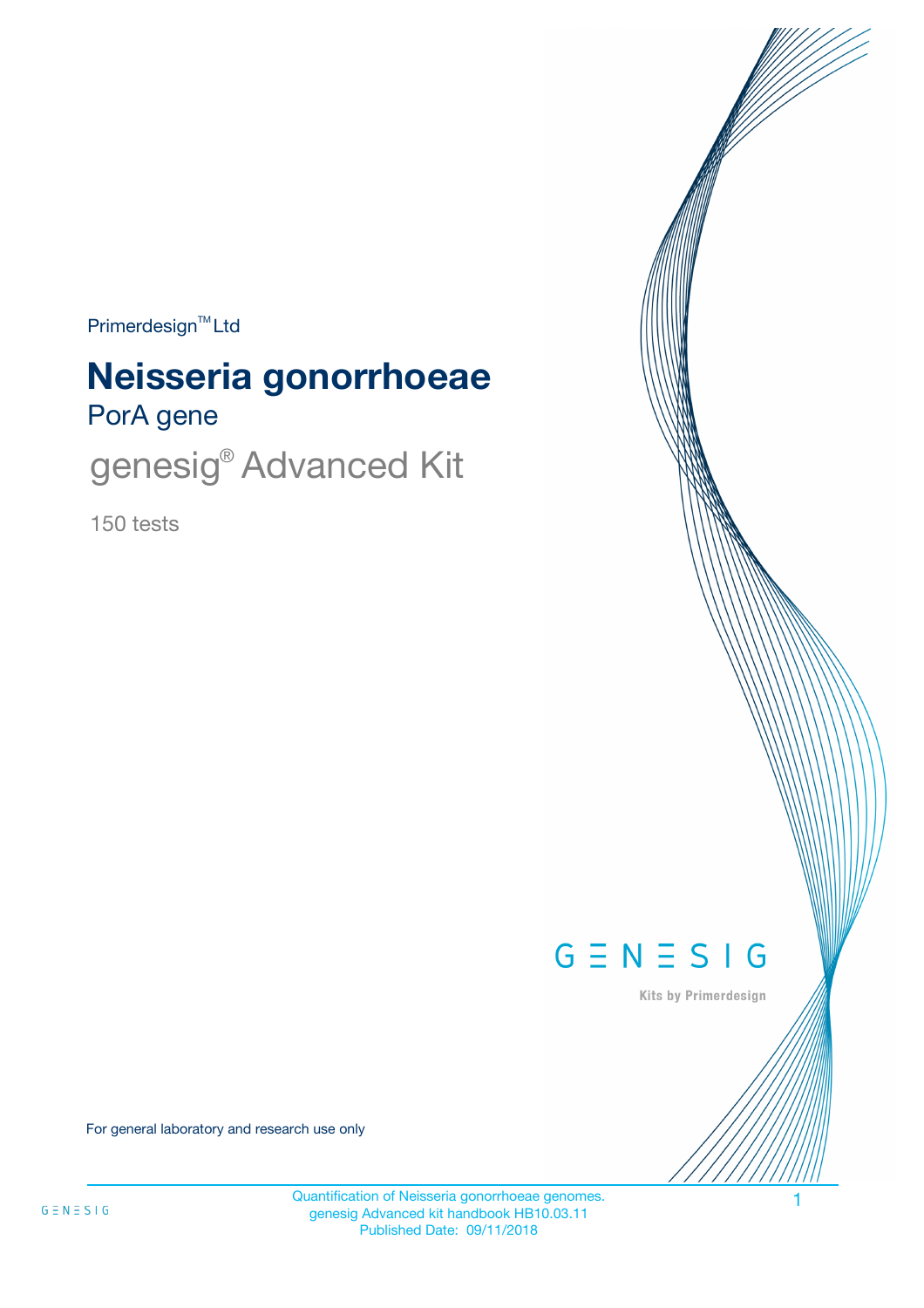## Introduction to Neisseria gonorrhoeae

Neisseria gonorrhoeae is a Gram-negative coccus of the Neisseria genus. This bacterium has a spherical shape with diameter of 0.6-1μm and is usually seen in pairs infecting human cells. The species has a circular DNA genome of approximately 1Mbp encoding over 2000 genes. The fimbriae of this bacterium are several micrometers in length and are essential for host cell adhesion. N. gonorrhoeae is capable of motility via fimbriae extension, adhesion and contraction.

N. gonorrhoeae is transmitted by sexual contact and usually causes infection in cells of the mucous membrane of the male urethra or the endocervix and urethra in females. The bacteria attach to the non-ciliated host columnar, epithelial cells and enter the cell by endocytosis, mediated by the major porin protein, Por. The endocytosed vacuoles are transported to the base of the cell where the bacteria are released to replicate at the basement membrane. During infection, polysaccharides are released from the bacteria that stimulate host cell production of tumour necrosis factors that cause an inflammatory response. This inflammation draws neutrophils to the infection site to clear the bacteria by phagocytosis. However, many bacteria can survive within the phagocyte until they are released upon neutrophil cell death. One polysaccharide in particular, lipooligosaccharide (LOS), is also known to cause damage to the mucosal membrane indirectly by promoting the release of proteases within the host cell.

There is no vaccine against N. gonorrhoeae infection and antibiotic resistance is beginning to increase. Therefore, treatment is by a course of antibiotics that will be effective against resistant strains and also treat possible co-infection with Chlamydia.

After a 2-3 day incubation period in males, a purulent discharge from the urethra is noticeable as well as the development of dysuria. These symptoms can be seen in around 95% of cases of male infection. Women infected with the bacterium are less likely to be symptomatic, although when symptoms do develop these can be non-specific and can be confused for other infections; these symptoms can include vaginal discharge, dysuria, and abdominal pain. N. gonorhhoeae infections can cause complications when the bacterium enters the blood or other cells. Complications in males caused by the infection can result in prostatitis or orchitis if the bacteria spread. In females, invasion of the fallopian tubes or ovaries can result in salpingitis or ovaritis respectively, with any of these infections possibly resulting in sterility.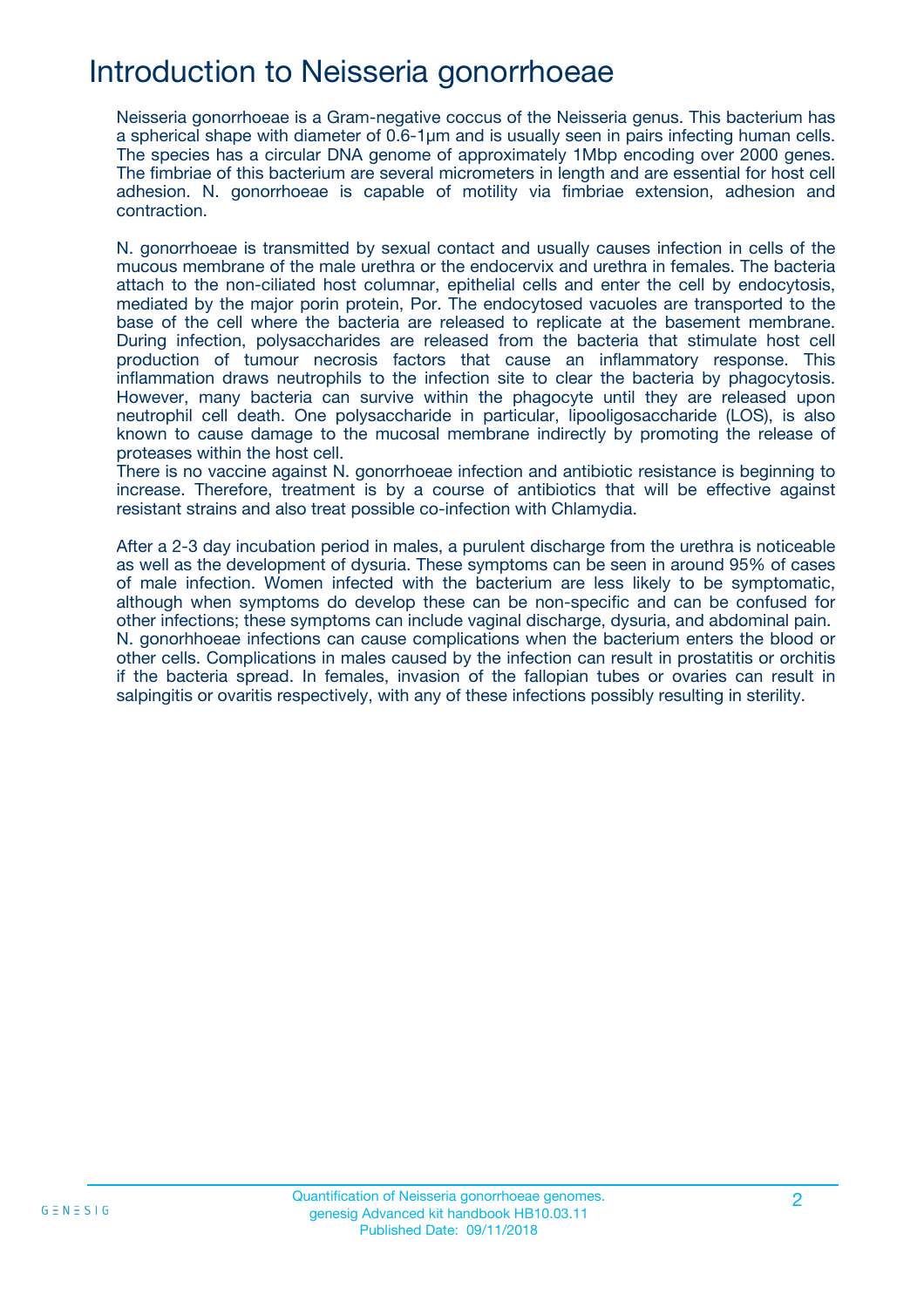## **Specificity**

The Primerdesign genesig Kit for Neisseria gonorrhoeae (N.gonorrhoeae) genomes is designed for the in vitro quantification of N.gonorrhoeae genomes. The kit is designed to have a broad detection profile. Specifically, the primers represent 100% homology with over 95% of the NCBI database reference sequences available at the time of design.

The dynamics of genetic variation means that new sequence information may become available after the initial design. Primerdesign periodically reviews the detection profiles of our kits and when required releases new versions.

The primers have 100% homology with all N.gonorrhoeae sequences in the phylogenic tree below and over 95% of reference sequences contained in the NCBI database. The primers have a low homology to the closely related Neisseria meningitides and will not detect on this strain.

If you require further information, or have a specific question about the detection profile of this kit then please send an e.mail to enquiry@primerdesign.co.uk and our bioinformatics team will answer your question.

Fig.1 Neisseria Gonorrhoeae PorA Sequences detected

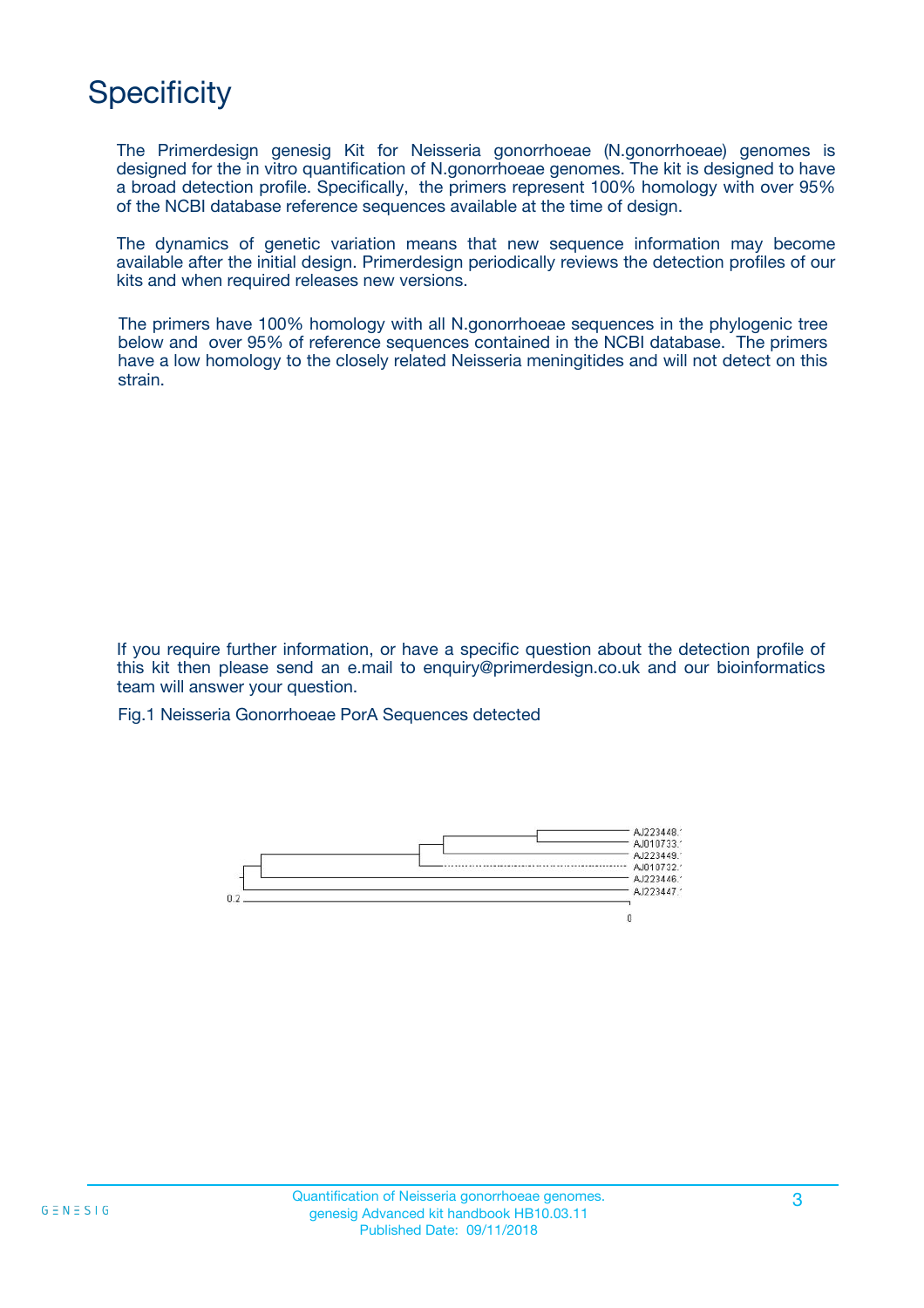## Kit contents

- **N.gonorrhoeae specific primer/probe mix (150 reactions BROWN)** FAM labelled
- **N.gonorrhoeae positive control template (for Standard curve RED)**
- **Internal extraction control primer/probe mix (150 reactions BROWN)** VIC labelled as standard
- **Internal extraction control DNA (150 reactions BLUE)**
- **Endogenous control primer/probe mix (150 reactions BROWN)** FAM labelled
- **RNase/DNase free water (WHITE)** for resuspension of primer/probe mixes
- **Template preparation buffer (YELLOW)** for resuspension of internal control template, positive control template and standard curve preparation

### Reagents and equipment to be supplied by the user

#### **Real-time PCR Instrument**

#### **Extraction kit**

This kit is recommended for use with genesig Easy DNA/RNA extraction kit. However, it is designed to work well with all processes that yield high quality RNA and DNA with minimal PCR inhibitors.

#### **oasig**TM **lyophilised or Precision**®**PLUS 2X qPCR Master Mix**

This kit is intended for use with oasig or PrecisionPLUS2X qPCR Master Mix.

**Pipettors and Tips**

**Vortex and centrifuge**

#### **Thin walled 1.5 ml PCR reaction tubes**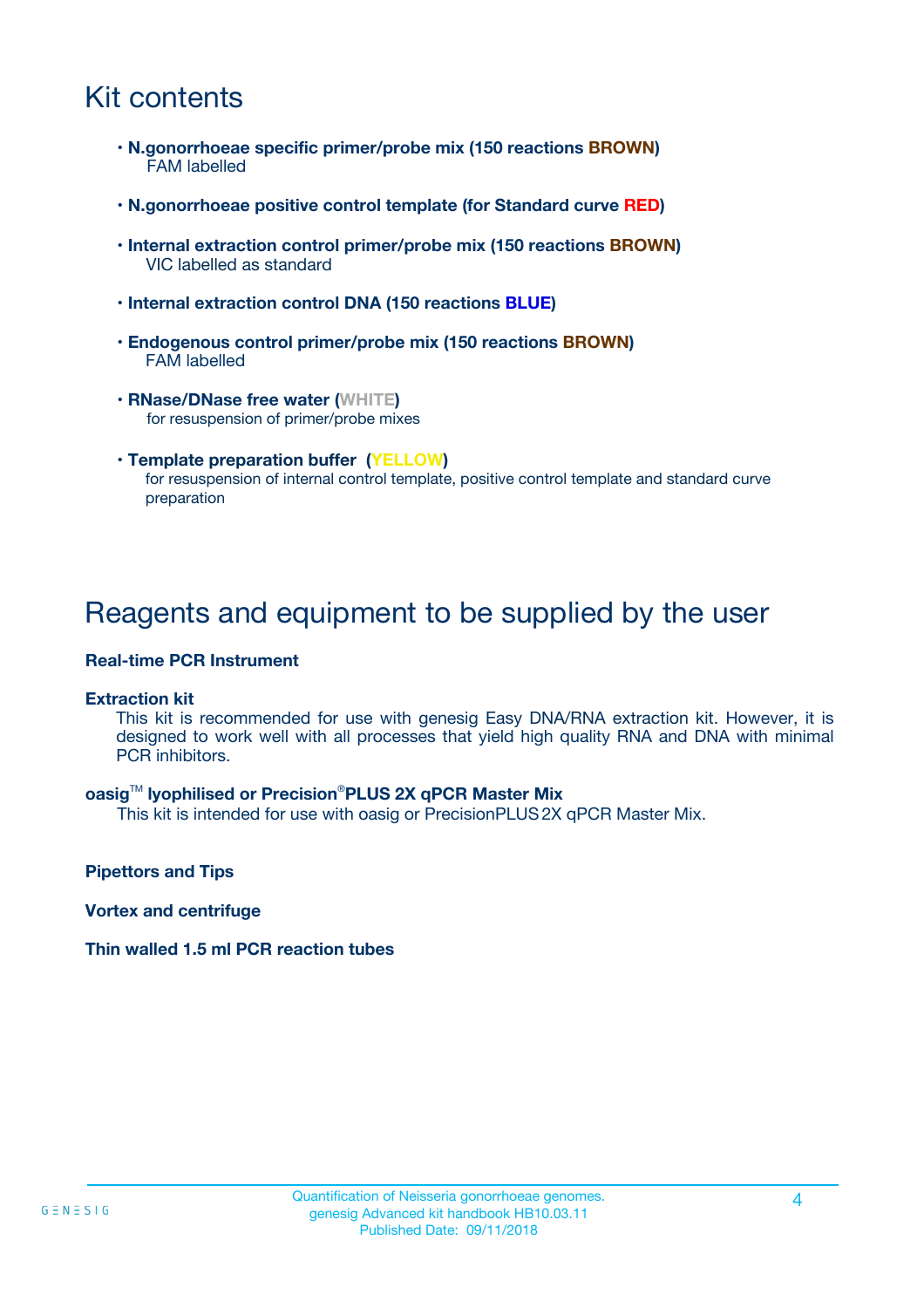### Kit storage and stability

This kit is stable at room temperature but should be stored at -20ºC on arrival. Once the lyophilised components have been resuspended they should not be exposed to temperatures above -20°C for longer than 30 minutes at a time and unnecessary repeated freeze/thawing should be avoided. The kit is stable for six months from the date of resuspension under these circumstances.

If a standard curve dilution series is prepared this can be stored frozen for an extended period. If you see any degradation in this serial dilution a fresh standard curve can be prepared from the positive control.

Primerdesign does not recommend using the kit after the expiry date stated on the pack.

### Suitable sample material

All kinds of sample material suited for PCR amplification can be used. Please ensure the samples are suitable in terms of purity, concentration, and DNA integrity (An internal PCR control is supplied to test for non specific PCR inhibitors). Always run at least one negative control with the samples. To prepare a negative-control, replace the template DNA sample with RNase/DNase free water.

### Dynamic range of test

Under optimal PCR conditions genesig N.gonorrhoeae detection kits have very high priming efficiencies of >95% and can detect less than 100 copies of target template.

## Notices and disclaimers

This product is developed, designed and sold for research purposes only. It is not intended for human diagnostic or drug purposes or to be administered to humans unless clearly expressed for that purpose by the Food and Drug Administration in the USA or the appropriate regulatory authorities in the country of use. During the warranty period Primerdesign genesig detection kits allow precise and reproducible data recovery combined with excellent sensitivity. For data obtained by violation to the general GLP guidelines and the manufacturer's recommendations the right to claim under guarantee is expired. PCR is a proprietary technology covered by several US and foreign patents. These patents are owned by Roche Molecular Systems Inc. and have been sub-licensed by PE Corporation in certain fields. Depending on your specific application you may need a license from Roche or PE to practice PCR. Additional information on purchasing licenses to practice the PCR process may be obtained by contacting the Director of Licensing at Roche Molecular Systems, 1145 Atlantic Avenue, Alameda, CA 94501 or Applied Biosystems business group of the Applera Corporation, 850 Lincoln Centre Drive, Foster City, CA 94404. In addition, the 5' nuclease assay and other homogeneous amplification methods used in connection with the PCR process may be covered by U.S. Patents 5,210,015 and 5,487,972, owned by Roche Molecular Systems, Inc, and by U.S. Patent 5,538,848, owned by The Perkin-Elmer Corporation.

## Trademarks

Primerdesign™ is a trademark of Primerdesign Ltd.

genesig $^\circledR$  is a registered trademark of Primerdesign Ltd.

The PCR process is covered by US Patents 4,683,195, and 4,683,202 and foreign equivalents owned by Hoffmann-La Roche AG. BI, ABI PRISM® GeneAmp® and MicroAmp® are registered trademarks of the Applera Genomics (Applied Biosystems Corporation). BIOMEK® is a registered trademark of Beckman Instruments, Inc.; iCycler™ is a registered trademark of Bio-Rad Laboratories, Rotor-Gene is a trademark of Corbett Research. LightCycler™ is a registered trademark of the Idaho Technology Inc. GeneAmp®, TaqMan® and AmpliTaqGold® are registered trademarks of Roche Molecular Systems, Inc., The purchase of the Primerdesign™ reagents cannot be construed as an authorization or implicit license to practice PCR under any patents held by Hoffmann-LaRoche Inc.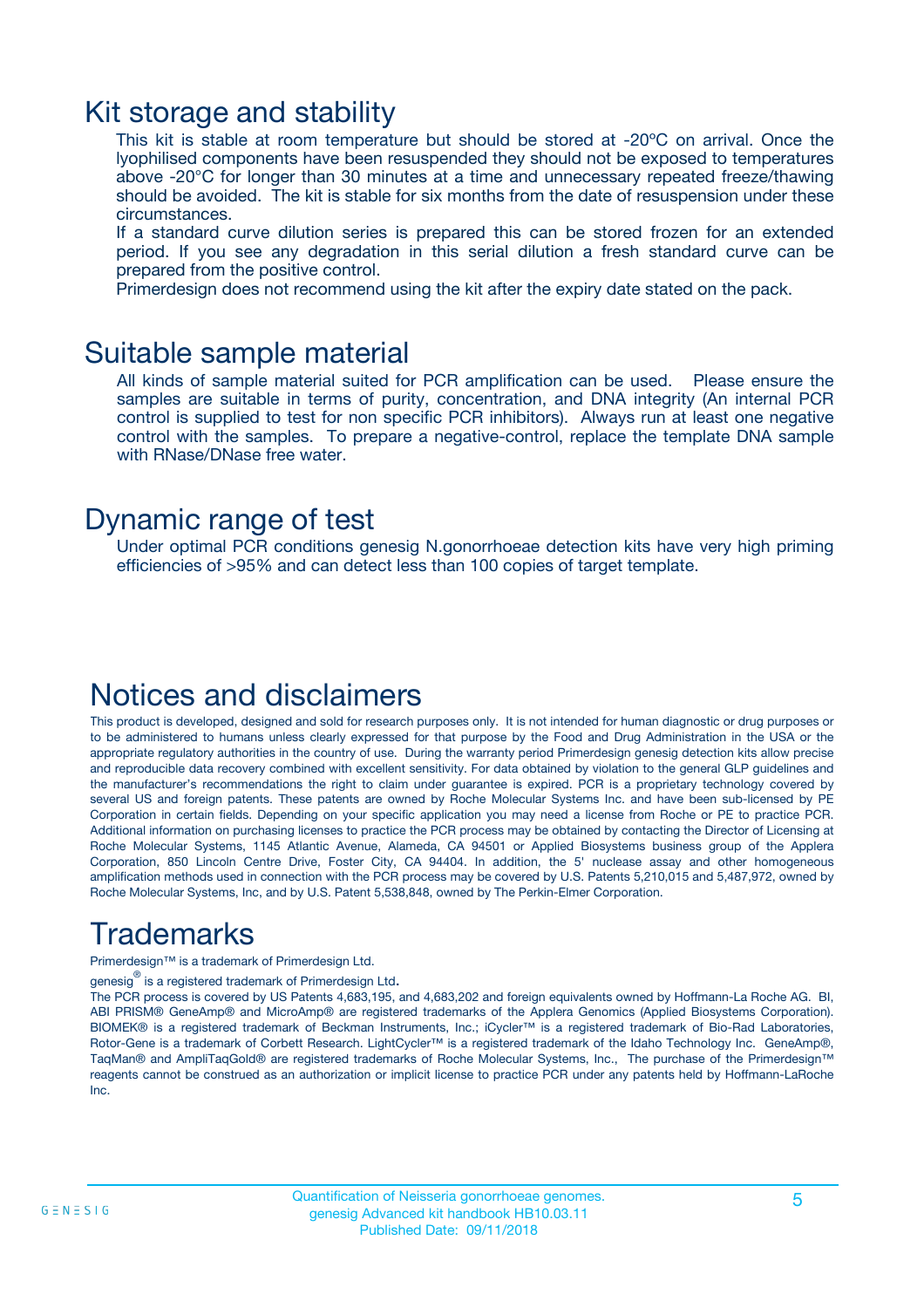### Principles of the test

#### **Real-time PCR**

A N.gonorrhoeae specific primer and probe mix is provided and this can be detected through the FAM channel.

The primer and probe mix provided exploits the so-called TaqMan® principle. During PCR amplification, forward and reverse primers hybridize to the N.gonorrhoeae DNA. A fluorogenic probe is included in the same reaction mixture which consists of a DNA probe labeled with a 5`-dye and a 3`-quencher. During PCR amplification, the probe is cleaved and the reporter dye and quencher are separated. The resulting increase in fluorescence can be detected on a range of qPCR platforms.

#### **Positive control**

For copy number determination and as a positive control for the PCR set up, the kit contains a positive control template. This can be used to generate a standard curve of N.gonorrhoeae copy number / Cq value. Alternatively the positive control can be used at a single dilution where full quantitative analysis of the samples is not required. Each time the kit is used, at least one positive control reaction must be included in the run. A positive result indicates that the primers and probes for detecting the target N.gonorrhoeae gene worked properly in that particular experimental scenario. If a negative result is obtained the test results are invalid and must be repeated. Care should be taken to ensure that the positive control does not contaminate any other kit component which would lead to false-positive results. This can be achieved by handling this component in a Post PCR environment. Care should also be taken to avoid cross-contamination of other samples when adding the positive control to the run. This can be avoided by sealing all other samples and negative controls before pipetting the positive control into the positive control well.

#### **Negative control**

To validate any positive findings a negative control reaction should be included every time the kit is used. For this reaction the RNase/DNase free water should be used instead of template. A negative result indicates that the reagents have not become contaminated while setting up the run.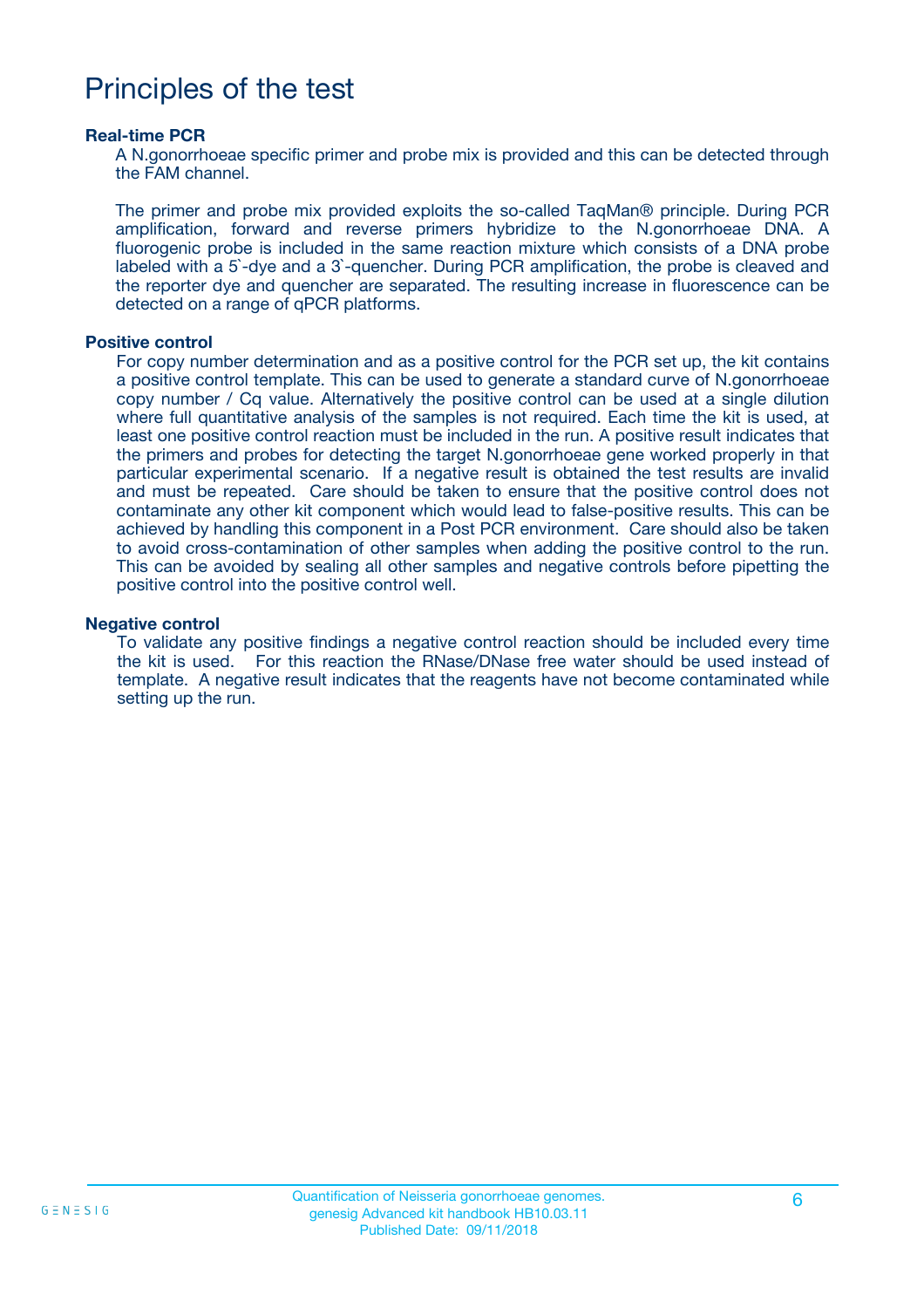#### **Internal DNA extraction control**

When performing DNA extraction, it is often advantageous to have an exogenous source of DNA template that is spiked into the lysis buffer. This control DNA is then co-purified with the sample DNA and can be detected as a positive control for the extraction process. Successful co-purification and qPCR for the control DNA also indicates that PCR inhibitors are not present at a high concentration.

A separate primer and probe mix are supplied with this kit to detect the exogenous DNA using qPCR. The primers are present at PCR limiting concentrations which allows multiplexing with the target sequence primers. Amplification of the control DNA does not interfere with detection of the N.gonorrhoeae target DNA even when present at low copy number. The Internal control is detected through the VIC channel and gives a Cq value of 28+/-3.

#### **Endogenous control**

To confirm extraction of a valid biological template, a primer and probe mix is included to detect an endogenous gene. Detection of the endogenous control is through the FAM channel and it is NOT therefore possible to perform a multiplex with the N.gonorrhoeae primers. A poor endogenous control signal may indicate that the sample did not contain sufficient biological material.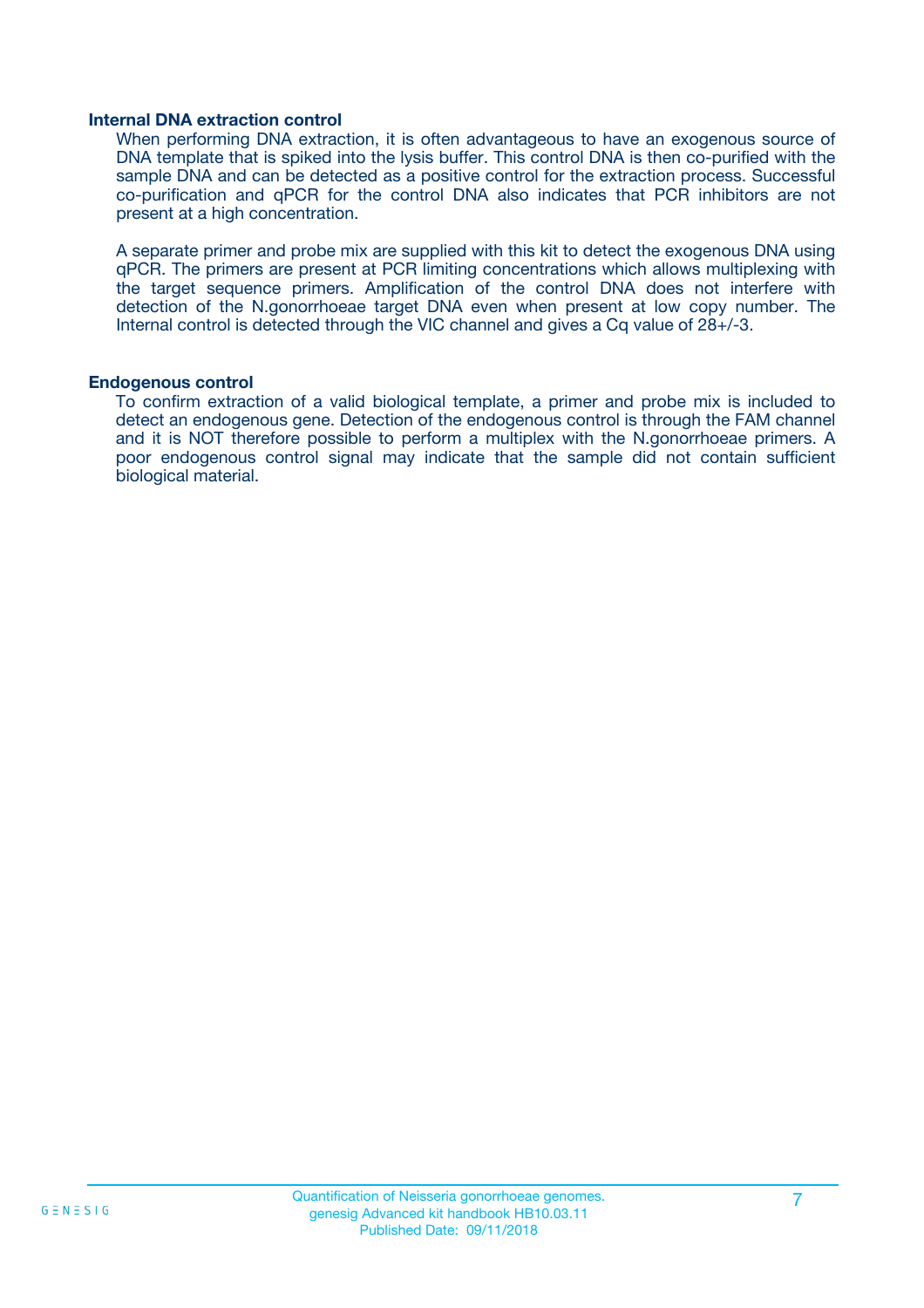### Resuspension protocol

To minimize the risk of contamination with foreign DNA, we recommend that all pipetting be performed in a PCR clean environment. Ideally this would be a designated PCR lab or PCR cabinet. Filter tips are recommended for all pipetting steps.

- **1. Pulse-spin each tube in a centrifuge before opening.** This will ensure lyophilised primer and probe mix is in the base of the tube and is not spilt upon opening the tube.
- **2. Resuspend the primer/probe mixes in the RNase/DNase free water supplied, according to the table below:**

To ensure complete resuspension, vortex each tube thoroughly.

| Component - resuspend in water                       |          |  |
|------------------------------------------------------|----------|--|
| <b>Pre-PCR pack</b>                                  |          |  |
| N.gonorrhoeae primer/probe mix (BROWN)               | $165$ µl |  |
| Internal extraction control primer/probe mix (BROWN) | $165$ µl |  |
| Endogenous control primer/probe mix (BROWN)          | 165 µl   |  |

**3. Resuspend the internal control template and positive control template in the template preparation buffer supplied, according to the table below:** To ensure complete resuspension, vortex each tube thoroughly.

| Component - resuspend in template preparation buffer |  |  |  |
|------------------------------------------------------|--|--|--|
| <b>Pre-PCR heat-sealed foil</b>                      |  |  |  |
| Internal extraction control DNA (BLUE)               |  |  |  |
| <b>Post-PCR heat-sealed foil</b>                     |  |  |  |
| N.gonorrhoeae Positive Control Template (RED) *      |  |  |  |

\* This component contains high copy number template and is a VERY significant contamination risk. It must be opened and handled in a separate laboratory environment, away from the other components.

### DNA extraction

The internal extraction control DNA can be added either to the DNA lysis/extraction buffer or to the DNA sample once it has been resuspended in lysis buffer.

**DO NOT add the internal extraction control DNA directly to the unprocessed biological sample as this will lead to degradation and a loss in signal.**

- **1. Add 4µl of the Internal extraction control DNA (BLUE) to each sample in DNA lysis/extraction buffer per sample.**
- **2. Complete DNA extraction according to the manufacturers protocols.**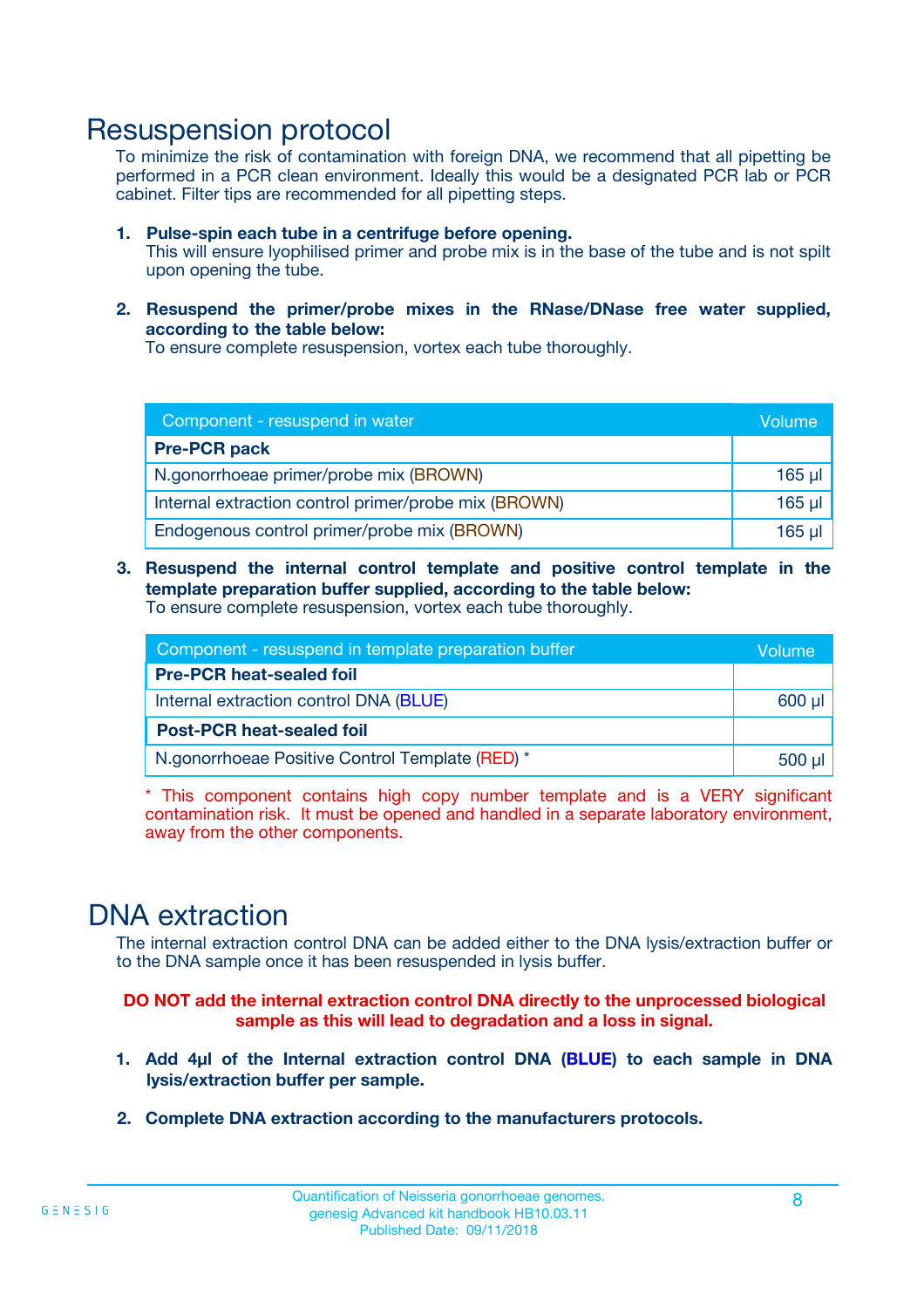# qPCR detection protocol

**1. For each DNA sample prepare a reaction mix according to the table below:** Include sufficient reactions for positive and negative controls.

| Component                                            | Volume   |
|------------------------------------------------------|----------|
| oasig or PrecisionPLUS 2X qPCR Master Mix            | $10 \mu$ |
| N.gonorrhoeae primer/probe mix (BROWN)               | 1 µI l   |
| Internal extraction control primer/probe mix (BROWN) | 1 µl     |
| <b>RNase/DNase free water (WHITE)</b>                | $3 \mu$  |
| <b>Final Volume</b>                                  | 15 µl    |

**2. For each DNA sample prepare an endogenous control reaction according to the table below (Optional):**

**This control reaction will provide useful information regarding the quality of the biological sample.**

| Component                                   | Volume          |
|---------------------------------------------|-----------------|
| oasig or PrecisionPLUS 2X qPCR Master Mix   | $10 \mu$        |
| Endogenous control primer/probe mix (BROWN) | 1 µI            |
| <b>RNase/DNase free water (WHITE)</b>       | 4 µl            |
| <b>Final Volume</b>                         | 15 <sub>µ</sub> |

- **3. Pipette 15µl of each mix into individual wells according to your qPCR experimental plate set up.**
- **4. Prepare sample DNA templates for each of your samples.**
- **5. Pipette 5µl of DNA template into each well, according to your experimental plate set up.**

For negative control wells use 5µl of RNase/DNase free water. The final volume in each well is 20ul.

**6. If a standard curve is included for quantitative analysis, prepare a reaction mix according to the table below:**

| Component                                 | Volume          |
|-------------------------------------------|-----------------|
| oasig or PrecisionPLUS 2X qPCR Master Mix | 10 $\mu$        |
| N.gonorrhoeae primer/probe mix (BROWN)    | 1 µI            |
| <b>RNase/DNase free water (WHITE)</b>     | $4 \mu$         |
| <b>Final Volume</b>                       | 15 <sub>µ</sub> |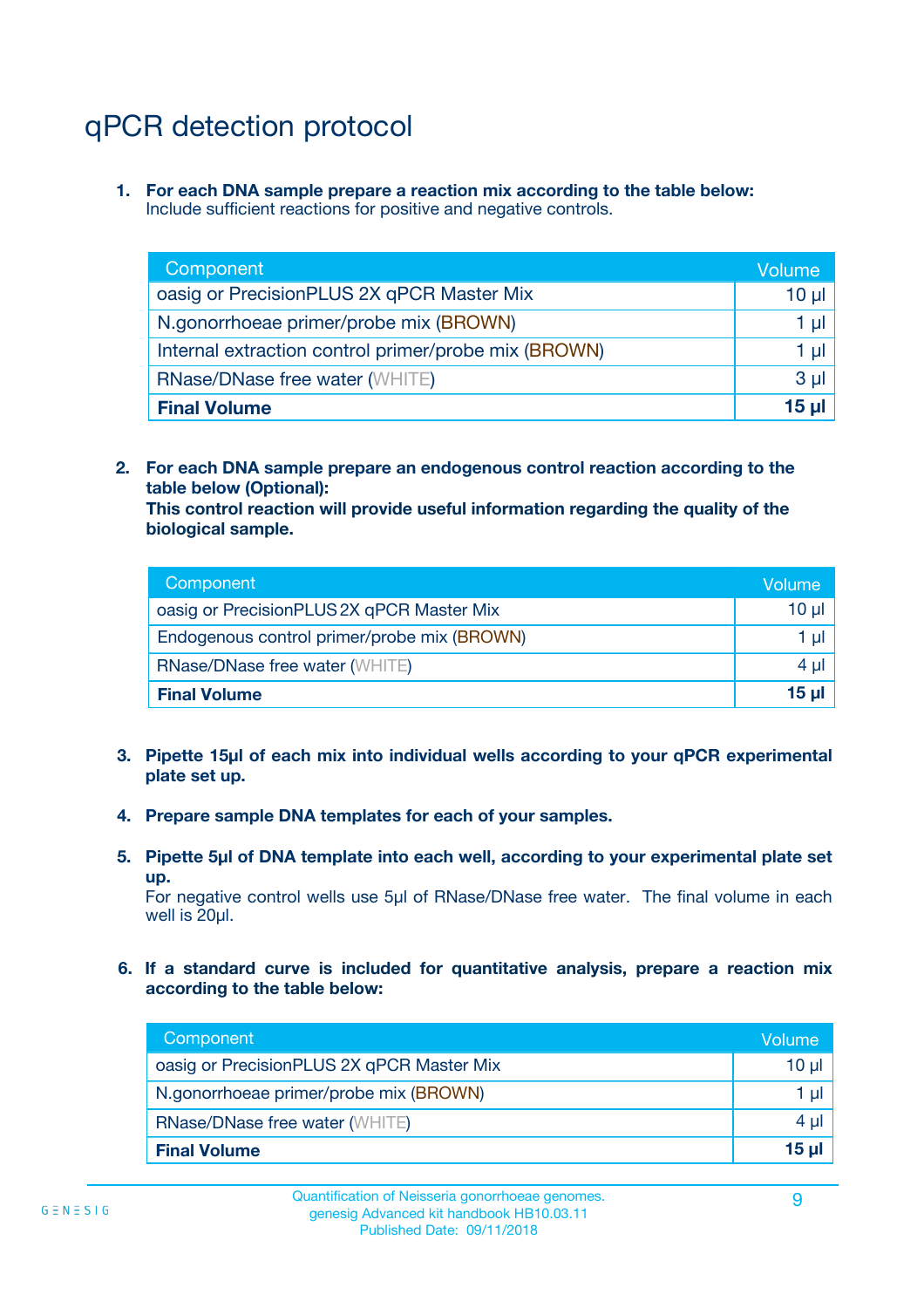#### **7. Preparation of standard curve dilution series.**

- 1) Pipette 90µl of template preparation buffer into 5 tubes and label 2-6
- 2) Pipette 10µl of Positive Control Template (RED) into tube 2
- 3) Vortex thoroughly
- 4) Change pipette tip and pipette 10µl from tube 2 into tube 3
- 5) Vortex thoroughly

Repeat steps 4 and 5 to complete the dilution series

| <b>Standard Curve</b>         | <b>Copy Number</b>     |
|-------------------------------|------------------------|
| Tube 1 Positive control (RED) | $2 \times 10^5$ per µl |
| Tube 2                        | $2 \times 10^4$ per µl |
| Tube 3                        | $2 \times 10^3$ per µl |
| Tube 4                        | $2 \times 10^2$ per µl |
| Tube 5                        | 20 per µl              |
| Tube 6                        | 2 per µl               |

**8. Pipette 5µl of standard template into each well for the standard curve according to your experimental plate set up.**

#### The final volume in each well is 20µl.

## qPCR amplification protocol

Amplification conditions using oasig or PrecisionPLUS 2X qPCR Master Mix.

|             | <b>Step</b>       | <b>Time</b>     | Temp    |
|-------------|-------------------|-----------------|---------|
|             | Enzyme activation | 2 min           | 95 °C   |
| Cycling x50 | Denaturation      | 10 <sub>s</sub> | 95 $°C$ |
|             | DATA COLLECTION * | 60 s            | 60 °C   |

\* Fluorogenic data should be collected during this step through the FAM and VIC channels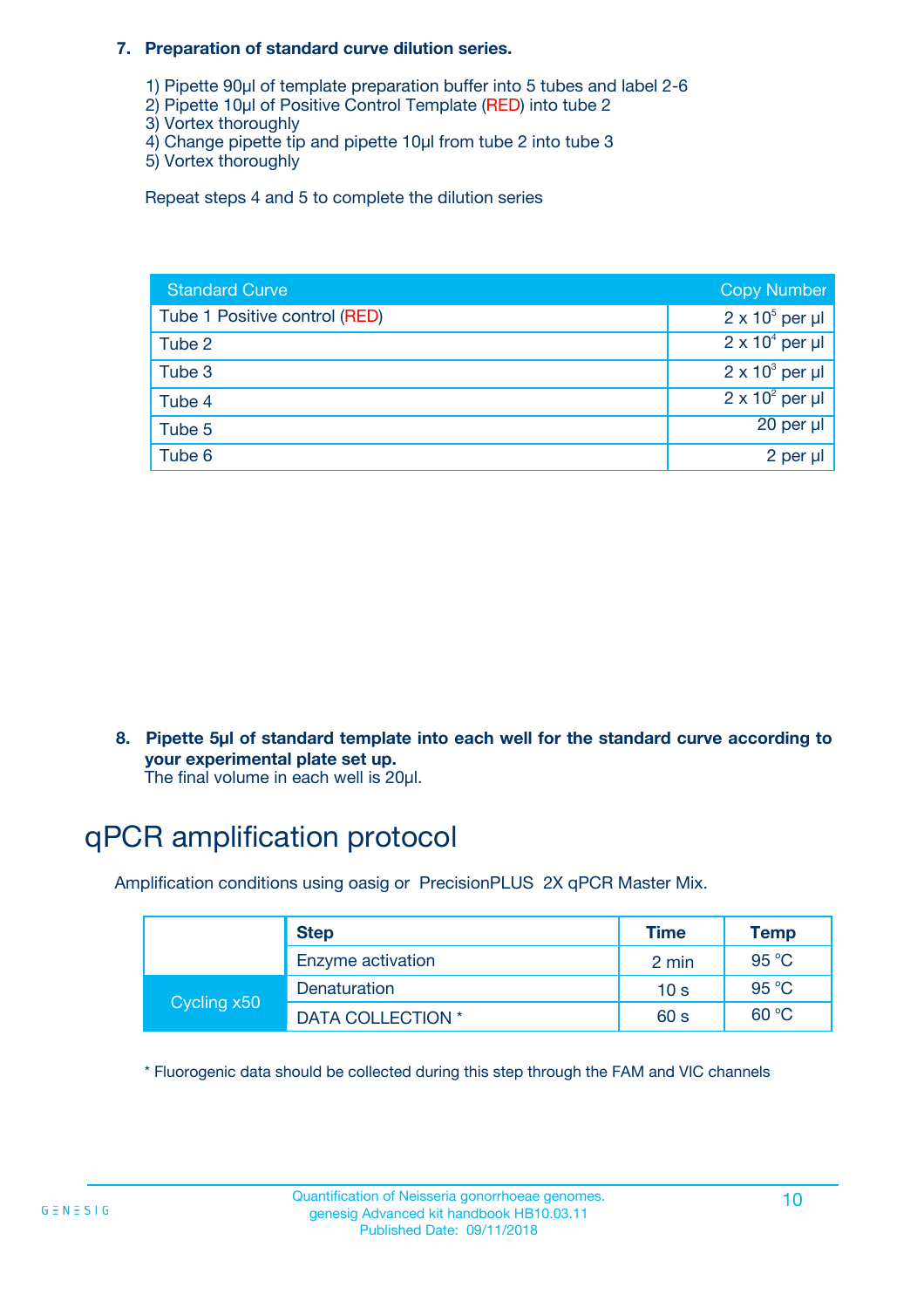# Interpretation of results

| <b>Target</b><br>(FAM) | <b>Internal</b><br>control<br>(NIC) | <b>Positive</b><br>control | <b>Negative</b><br>control | Interpretation                                                                                                  |
|------------------------|-------------------------------------|----------------------------|----------------------------|-----------------------------------------------------------------------------------------------------------------|
| $\leq 30$              | $+ 1 -$                             | ÷                          |                            | <b>POSITIVE QUANTITATIVE RESULT</b><br>calculate copy number                                                    |
| > 30                   | ٠                                   | ÷                          |                            | <b>POSITIVE QUANTITATIVE RESULT</b><br>calculate copy number                                                    |
| > 30                   |                                     | ÷                          |                            | <b>POSITIVE QUALITATIVE RESULT</b><br>do not report copy number as this<br>may be due to poor sample extraction |
|                        | ÷                                   | ÷                          |                            | <b>NEGATIVE RESULT</b>                                                                                          |
| $+ 1 -$                | $+ 1 -$                             | ÷                          | $\leq$ 35                  | <b>EXPERIMENT FAILED</b><br>due to test contamination                                                           |
| $+$ / -                | $+ 1 -$                             | ÷                          | > 35                       | $\star$                                                                                                         |
|                        |                                     | ÷                          |                            | <b>SAMPLE PREPARATION FAILED</b>                                                                                |
|                        |                                     |                            | $+$ /                      | <b>EXPERIMENT FAILED</b>                                                                                        |

Positive control template (**RED**) is expected to amplify between Cq 16 and 23. Failure to satisfy this quality control criterion is a strong indication that the experiment has been compromised.

\*Where the test sample is positive and the negative control is positive with a  $Ca > 35$ , the sample must be reinterpreted based on the relative signal strength of the two results:



If the sample amplifies  $> 5$  Cq earlier than the negative control then the sample should be reinterpreted (via the table above) with the negative control verified as negative.



If the sample amplifies  $< 5$  Cq earlier than the negative control then the positive sample result is invalidated and<br>the result should be determined  $the$  result should be inconclusive due to test contamination. The test for this sample should be repeated.